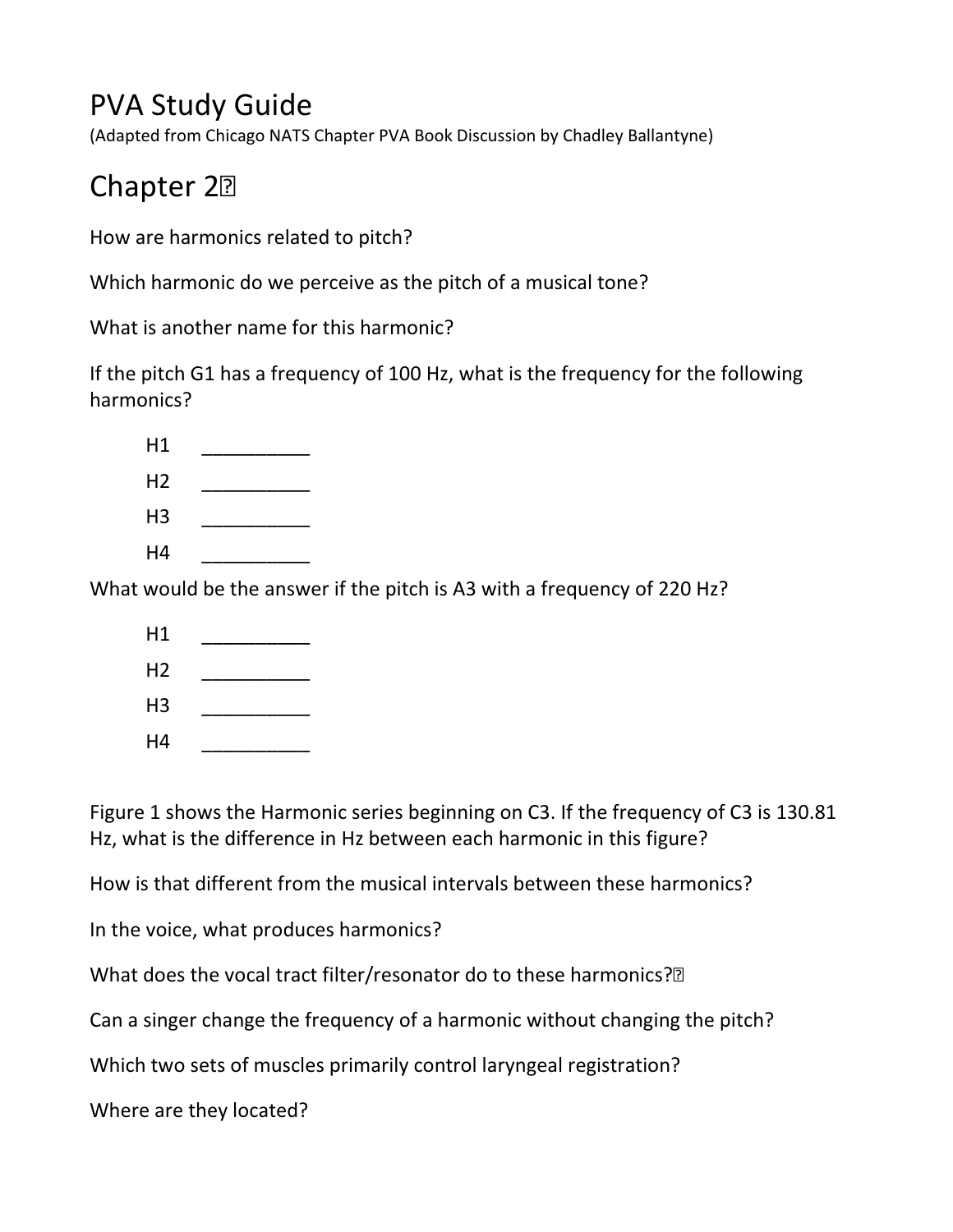What are the traditional names associated with vibration modes 1 and 2?

Of the two muscles groups responsible for laryngeal registration, which one is the dominant contraction in vibration mode 1?

Which one is dominant in mode 2?

#### Chapter 3<sup>2</sup>

Has the theory of vocal tract acoustics changed, or remained the same over the last 50 years?

What is the primary difference between a linear and a non-linear source-filter model?

What is the basic shape of a quarter-wave resonator?

What are the corresponding parts in the human voice?

#### Chapter 4<sup>2</sup>

What do we call the resonances<sup>\*</sup> of the vocal tract? (\*though inconsistent in the literature)

Are they fixed or tunable in the human voice?

What does tube length refer to in this discussion?

Where does the tube begin and end?

What effect does tube length have on the frequencies of the formant set?

What is the difference between a formant and a harmonic?

Which formants are the most tunable?

What is their collective name?

How are the first two formants tuned?

What effect does lip rounding have on both vowel formants?

What effect does lip spreading have on both vowel formants?

What effect does jaw dropping have on both vowel formants?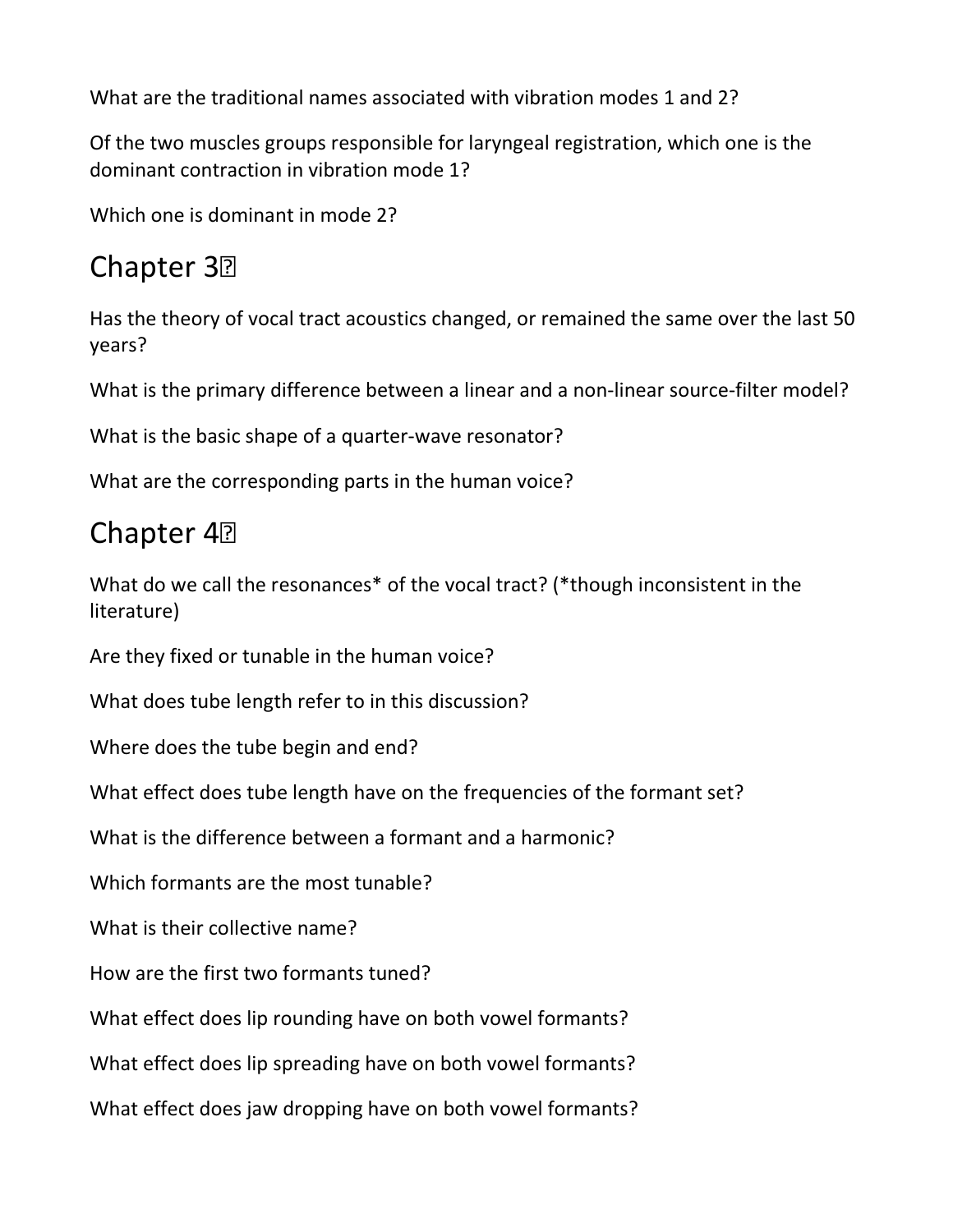What is the difference between an acoustic register and a laryngeal register?

What causes acoustic registration events?

What part of the vocal mechanism is primarily responsible for tuning the vowel formants?

Why do we now use the term Singer's Formant Cluster (SFC) instead of Singer's Formant?

What role does the SFC play in perceived Fach?

What is the primary factor in stabilizing the SFC?

What are the conditions that create a strong SFC?

What are the benefits of the SFC?

At pitches above D5, which formant is primarily responsible for resonance?

What is *chiaroscuro* in terms of vocal acoustics?

What conditions in the vocal tract are needed to create chiaroscuro?

### Chapter 5

What is meant by "coupling"?

Which formant-harmonic tracking creates Yell coupling?

Which formant-harmonic tracking creates Whoop coupling?

What is the difference between yell coupling and yell timbre?

What is the difference between whoop coupling and full whoop timbre?

Why is formant tuning more important on higher pitches than on lower ones?

What acoustic events cause opening and closing of timbre?

How is the use of yell coupling different in classical singing and musical theatre belt timbre?

What is the difference between a convergent and a divergent resonator?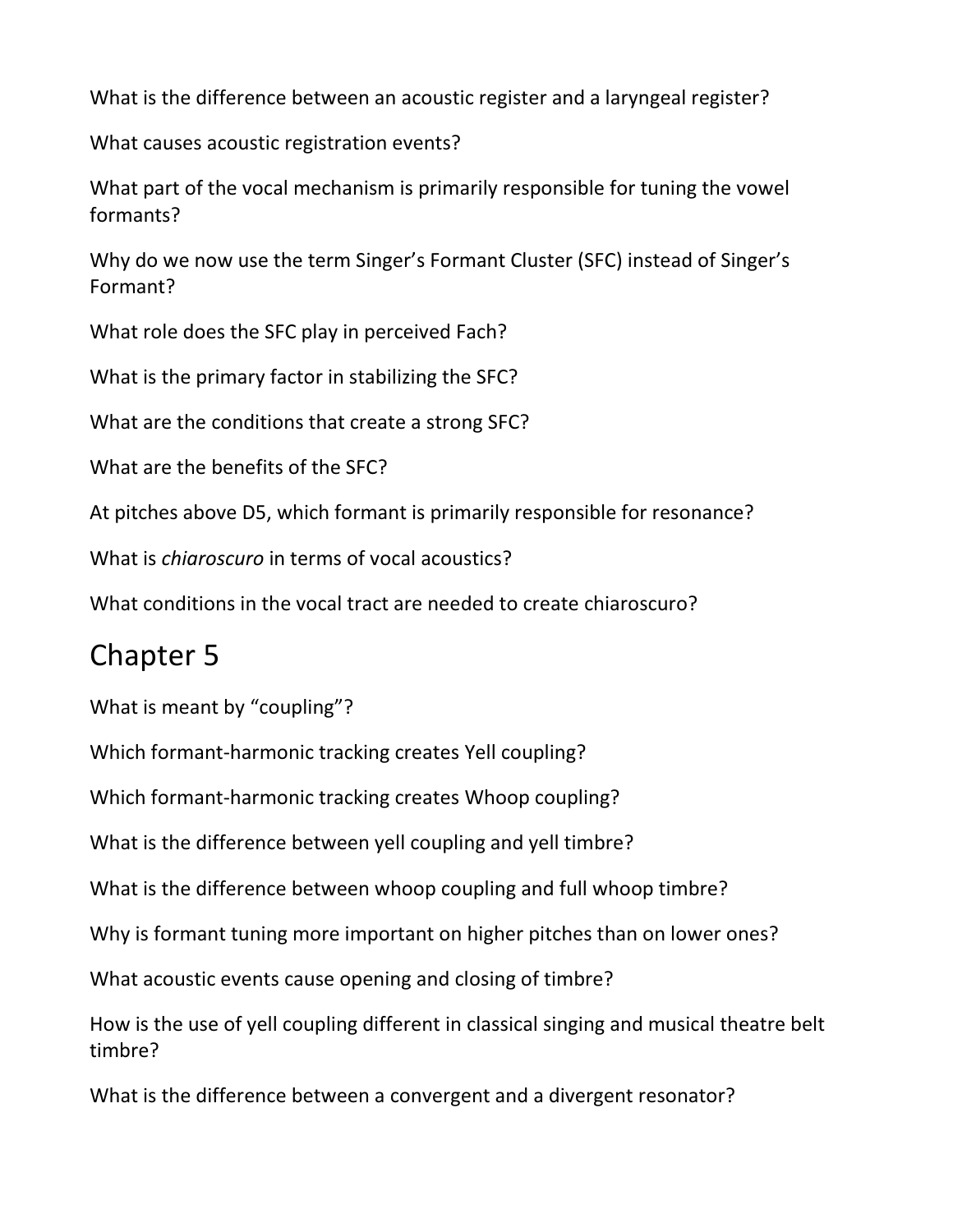Which vowels are naturally convergent?

Which vowels are naturally divergent?

What are the two primary ways to raise the first formant?

Which is preferable and why?

What is meant by the term "pitch of turning?"

Is the pitch of turning different or the same for the different vowels?

What determines the pitch of turning?

What is the difference between "turning over" and "full whoop timbre?"

What are the strategies to delay arrival at full whoop timbre?

Considering the characteristics of yell and whoop timbre, what are the primary differences in resonance profiles between male and female (treble) voices in classical singing?

Why would a treble singer want to raise the first formant through tube shortening?

What are the effects of tube shortening through raising the larynx in the male passaggio?

# Chapter 6

Why do women (treble) singers have roughly half as many harmonics within the keyboard range as men?

What are the implications of this for vowel/resonance?

Why do women typically have fewer formants within keyboard range than men?

In Western classical singing, which formant-harmonic coupling should primarily be tracked by female (treble) voices?

Why is this formant-harmonic coupling important for classical singing?

Why are open vowels problematic in the middle voice for female singers?

Why are they helpful in the upper middle and high voice?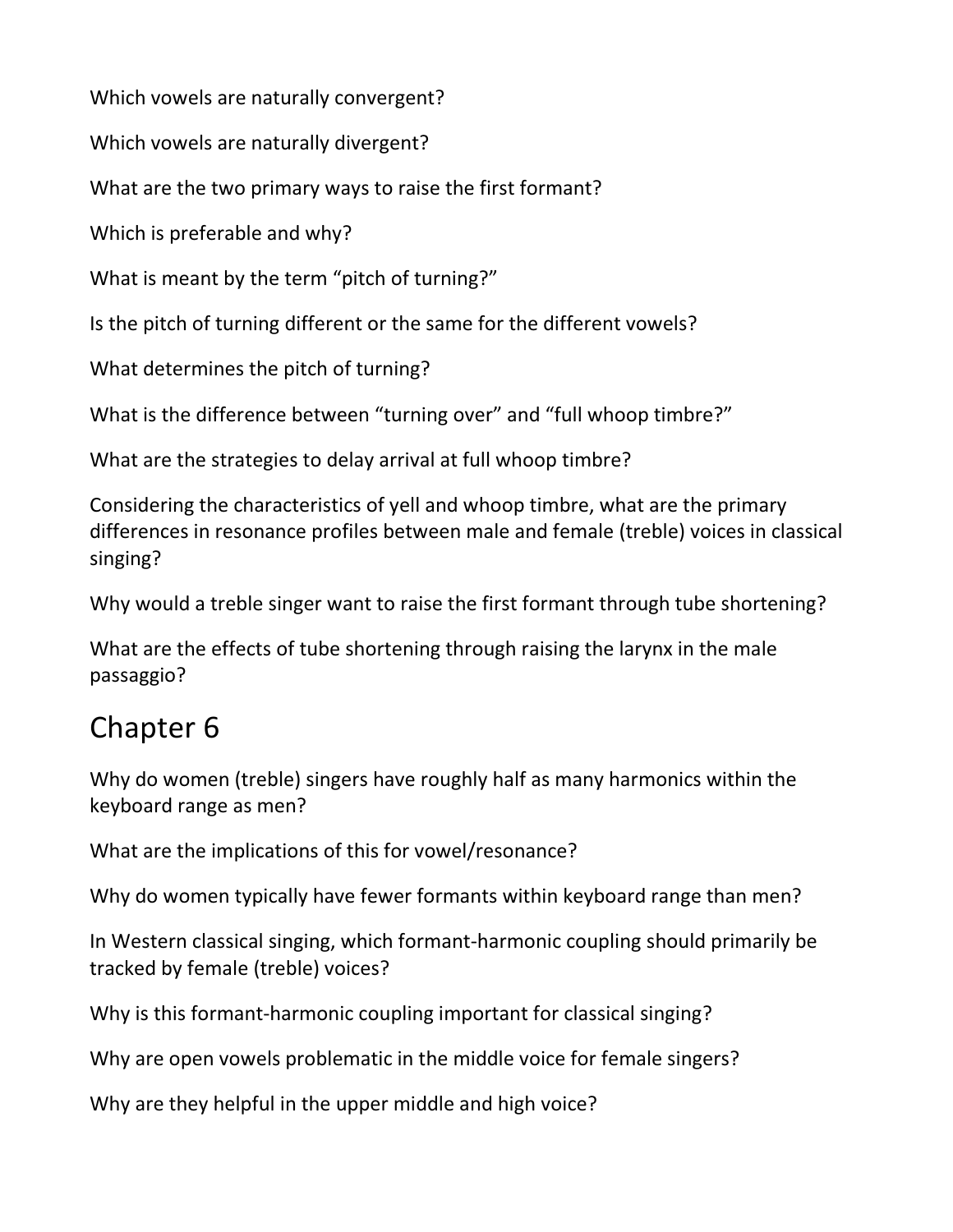Why are close vowels most helpful in the middle voice?

Why must close vowels be opened/modified in the upper middle and high range of treble voices?

In the Leontyne Price examples, why must the vowels /e/ and /y/ be opened/modified in the melismatic passages?

Are the vowels still intelligible even though she is actively modifying them?

What would be the result if she attempted to sing these passages without modifying or opening the vowels?

What would happen in terms of formant-harmonic relations?

What would be the result vocally or in the sound?

#### Chapter 7

Describe the yell instinct: Net is the action of the vocal tract and the laryngeal register?

How does this affect the formant set, timbre and perceived Fach?

What is the primary thing that young male singers must learn to overcome the yell instinct?

Acoustically, how is the yell avoided?

What are two common terms for this shift?

When a vowel does not turn over, what is the resulting timbre?

What are the two (or three) likely causes?

Why do different vowels turn over on different pitches?

What implications does this have on traditional theories about the *passaggio* or zona di passaggio?

What is the difference between passive and active vowel modification?

What is the goal of passive vowel modification in the male zona di passaggio?

While the author advocates passive vowel modification for most vowels in the zona di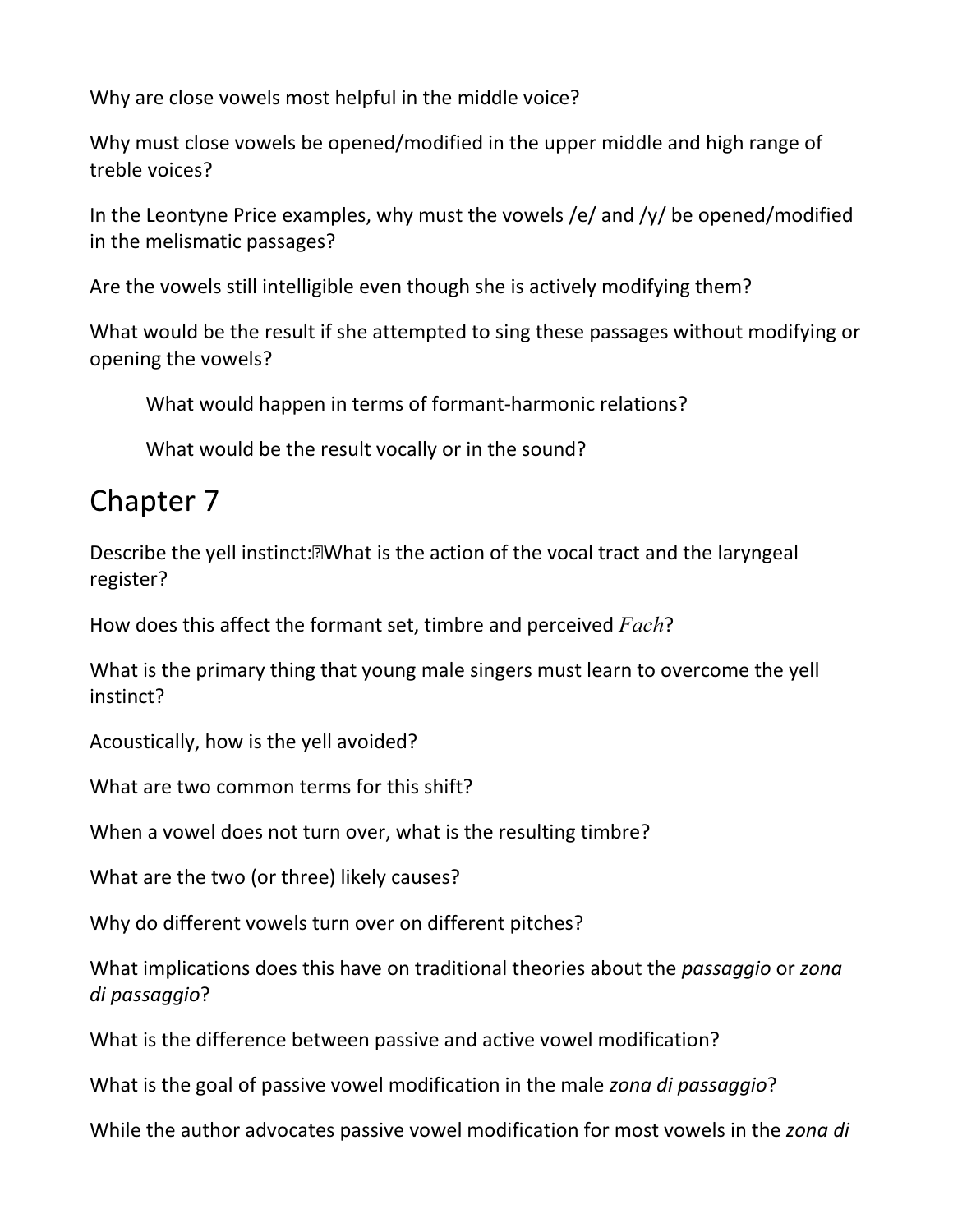passaggio, when is active shape change necessary:

within the zona di passaggio?

above the zona di passaggio?

What is meant by closed quotient?

What are the conditions that increase inertive reactance?

Which vowels are naturally convergent?

What must be done to maintain convergence in vowels that are not naturally convergent?

What are some other factors that might affect students as they try to create and maintain a convergent resonator in singing?

What acoustic events are responsible for the sensation of "narrowing" or the "hourglass perception" of the passaggio?

What is a formant-harmonic explanation for the location and actions of the *primo* and secondo passaggio?

# Chapter 8

Why is "turning over" primarily a phenomenon in male voices rather than in female or treble voices?

From the perspective of the singer, describe the difference in perception of "turning over" vs yell timbre.

Why must /i/ and /u/ be actively opened or modified through the zona di passaggio? (implied in an earlier question)

What acoustic (or formant) factors could assist in maintaining a clear, ringing sound through the turn as H2 ( $2f<sub>o</sub>$ ) passes above  $F<sub>1</sub>$ ?

In terms of formants and tube length, how would you describe the technique of "hooking" or heavy covering?

How does it differ from passive vowel modification at the point of turning?

Why would early  $F_1:1f_0$  coupling be beneficial for soft dynamic effects?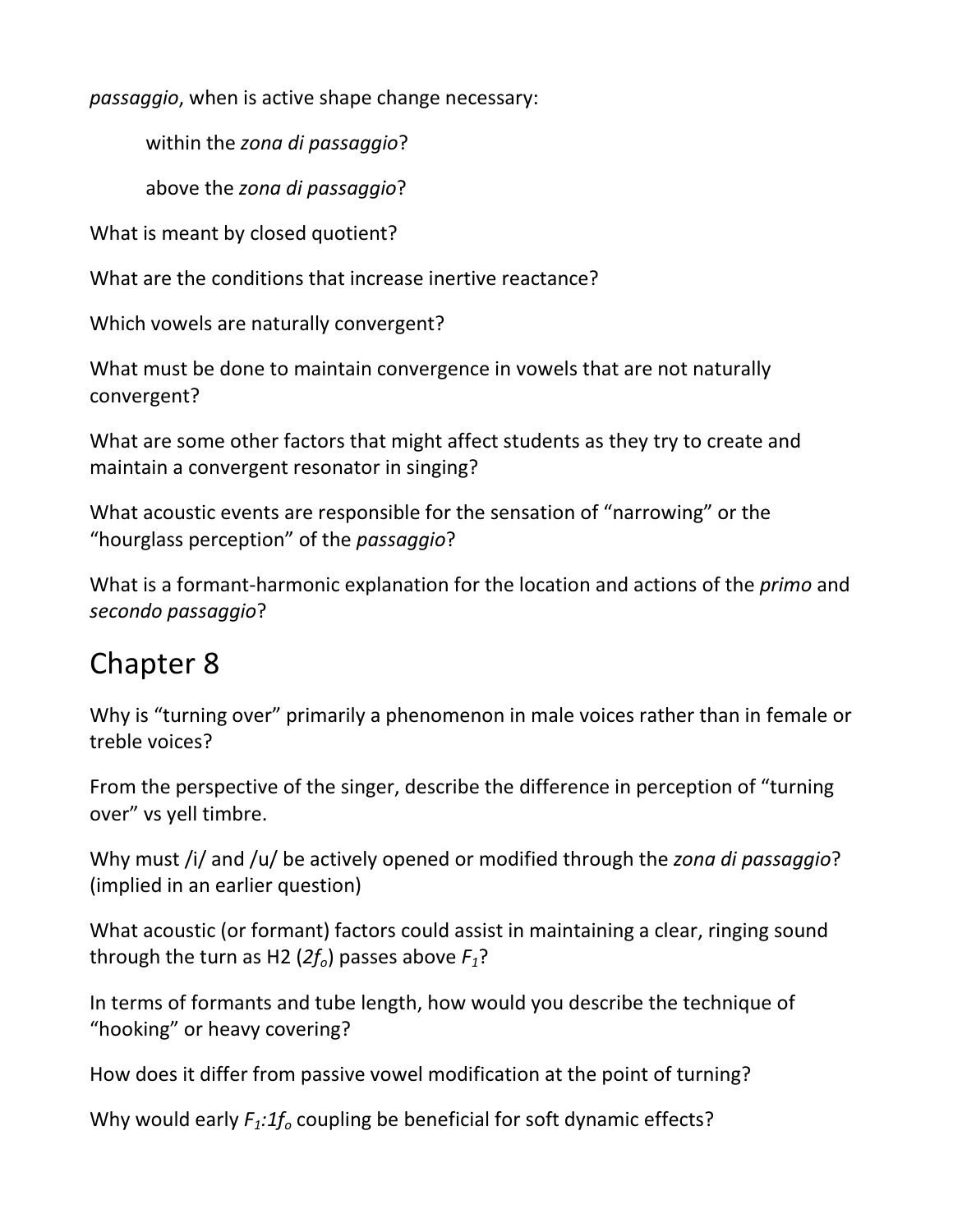# Chapter 9

How are resonance and vowels related?

Concerning the "General Principles," are there any that are unclear?

Which ones do you find most helpful in your own singing and teaching?

If tube length and vowel opening or closing control  $F_1$ , what controls  $F_2$ ?

How is whoop timbre postponed above the  $F_1:2f_0$  crossing (turning)?

How are tones in whistle register resonated?

What happens when  $F_1$  can be raised no further?

Is whoop timbre the same thing as mode 2 vibration?

If it is different, how is it different?

# Chapter 10

Why is /i/ the most open throated vowel and not  $\alpha$ ?

Bozeman describes the association of the open throat and yawny /ɑ/ as a "false kinesthesia." What are some examples of false kinesthesia that you have encountered in your own singing or teaching?

Why is excessive orality a problem for Western classical singing?

Bozeman says the discussion of tonal placement sensations is "risky." Specifically for this discussion, how could a student's misconceptions of tonal placement affect tube length stability?

Why is /u/, a back vowel, often felt in the front of the oral cavity?

Which formant is perceptually associated with the oral cavity?

# Chapter 11

Why is a divergent resonator useful for belting?

Why are /a/ and /e/ particularly useful vowels for belting?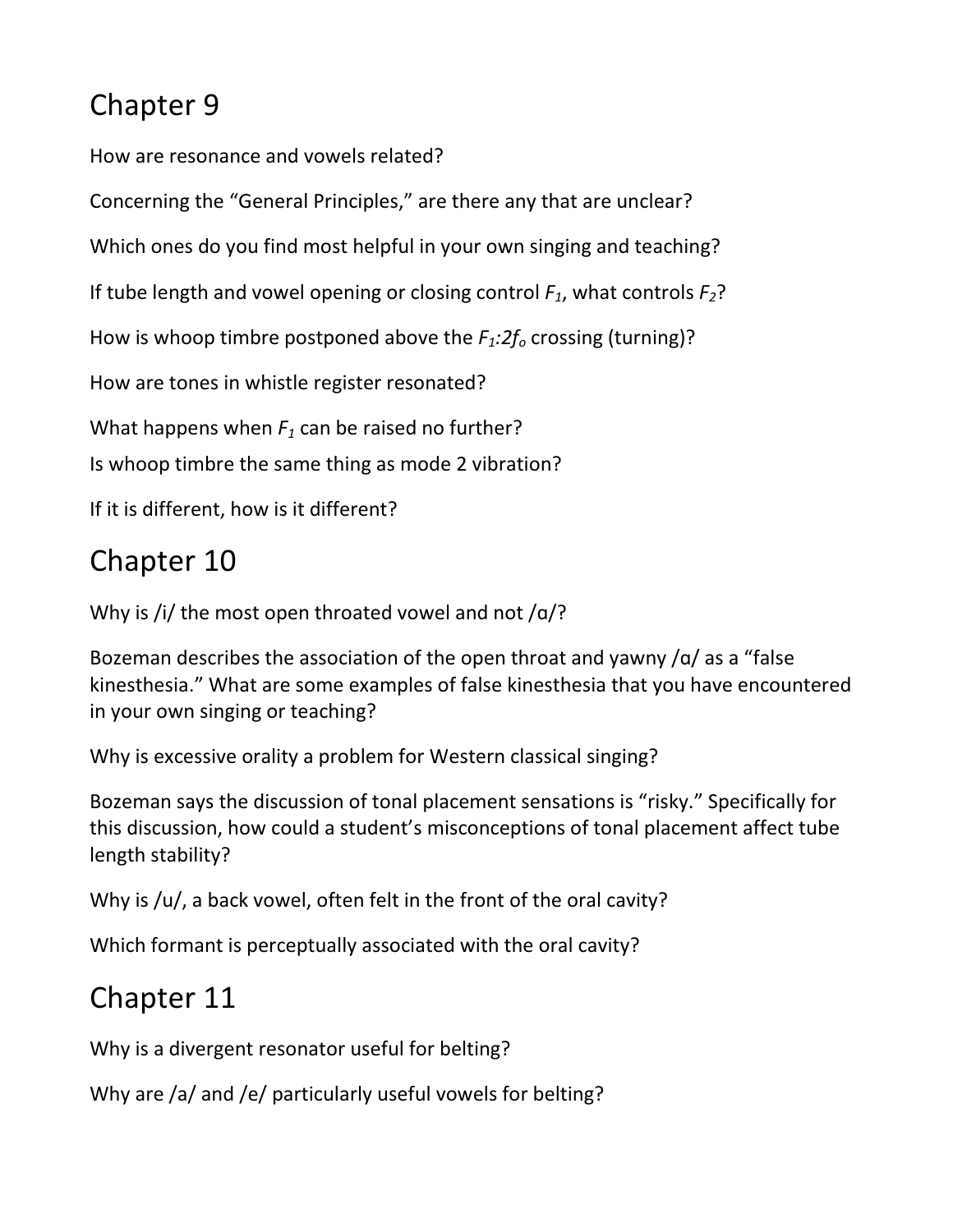What are three physical aspects of a divergent resonator/vocal tract?

If belt only commences above the normal  $F_1-2f_0$  intersection of the mid to open vowels, at approximately what pitch does belting begin?

How does that relate to the natural break between mode 1 (chest) and mode 2 (head) vibration?

Bozeman coins the term chiarochiaro to describe belt timbre as opposed to chiaroscuro of classical singing. In belt timbre, how is F1 used to achieve chiarochiaro?

Under strategies employed by belt specialists, point 4 mentions perceived pressed phonation or a timbral emphasis on upper partials (harmonics) in the tonal ideal. What are some implications of this on belt technique?

If Broadway singers are expected to belt to D, what are some possible resonance strategies to assist this requirement?

Bozeman references clustering  $F_1$  and  $F_2$  to extend yell timbre in belting. Since  $F_1$  and  $F_2$  are the vowel formants, what vowels would most easily facilitate clustering of these formants?

Once clustered, how could these formants be raised or lowered?

Under Vocal Tract Factors, point 3 deals with false fold compression. What is meant by a possible "noise element?"

Would there ever be moments in pop-belt singing when this noise element would be beneficial?

### Chapter 12

What is "cover?" (What is the acoustic action that produces cover?)

How would you describe the acoustic effect of cover in the youtube examples of Pavarotti?

What does Bozeman mean by "heavy cover?"

Bozeman suggests teaching "turning over" by a sequence of  $\ell$   $\varepsilon$  e  $\iota$  i  $\ell$  on the pitch D4 in a tenor voice. In terms of  $F_1$ , why would this vowel chain be effective in teaching turning over?

How are the terms "open" and "close" vowels related to the physical location of the